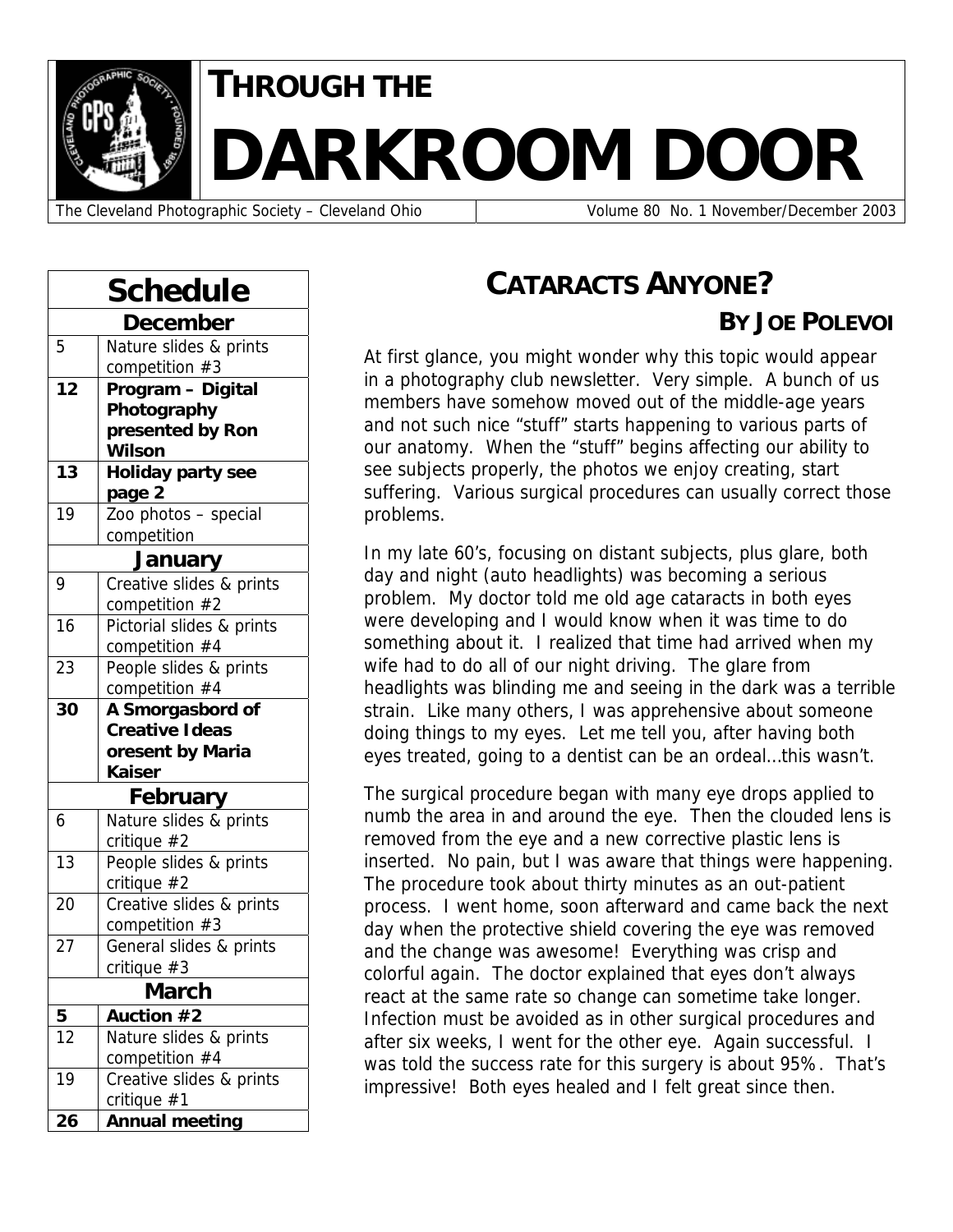## **Through the DARKROOM DOOR is the official publication of the Cleveland Photographic Society;**

| <b>CLUBROOMS AT:</b>                                            | <b>1549 Superior Ave</b><br><b>Cleveland OH 44114</b> |                  |  |  |
|-----------------------------------------------------------------|-------------------------------------------------------|------------------|--|--|
| <b>MAILING ADDRESS:</b>                                         | CPS<br><b>PO Box 26104</b><br>Fairview Pk OH 44126    |                  |  |  |
| <b>PHONE:</b>                                                   | $(216)$ 781-1533                                      |                  |  |  |
| <b>WEBSITE:</b>                                                 | www.clevelandphoto.org                                |                  |  |  |
| <b>PRESIDENT:</b>                                               | <b>Vic Evcic</b>                                      | $(216)$ 941-6442 |  |  |
| <b>VICE PRESIDENT</b>                                           | Joe Kunzman                                           | $(440)$ 354-5356 |  |  |
| <b>SECRETARY:</b>                                               | <b>Suzanne Cooper</b>                                 | $(216)$ 464-8109 |  |  |
| TREASURER:                                                      | <b>Bob Malek</b>                                      | (440) 734-9088   |  |  |
| <b>WEBMASTER</b>                                                | <b>Joe Kunzman</b>                                    | $(440)$ 354-5356 |  |  |
| EDITOR:                                                         | Marie Kunzman                                         | $(440)$ 354-5356 |  |  |
| 18 <sup>th</sup> of the month<br><b>DEADLINE FOR NEXT ISSUE</b> |                                                       |                  |  |  |

## **CPS ANNUAL HOLIDAY PARTY**

| Where                | <b>Clubrooms</b>                                                                           |
|----------------------|--------------------------------------------------------------------------------------------|
| When                 | Saturday December 13th                                                                     |
|                      | 6-7PM appetizers, thirst quenchers &<br>mingling                                           |
|                      | <b>7PM dinner is served</b>                                                                |
|                      | 8PM Robber's Gift Exchange                                                                 |
| Cost                 | \$5.00 per person (you may bring a guest)                                                  |
| Club will<br>provide | Main entrees, rolls, ice, beer, wine, mixers,<br>plates, silverware, napkins, coffee & tea |
| <b>Optional</b>      | \$5-\$10 gift (wrapped) if you wish to<br>participate in the Robber's Gift Exchange        |
| Your<br>contribution | A potluck dish of your choice-choose ONE<br>to bring:                                      |
|                      | Appetizer, dessert, vegetable dish, jello,<br>salad or relish dish                         |
| <b>Reservations</b>  | Ken & Elaine Kukral (216) 524-5434                                                         |
|                      | Elaine@PhotographybyElaine.com                                                             |

# **CATARACTS ANYONE? CON'T**

Years ago when cataracts were removed by surgery, they could not be replaced with lens so folks lived with thick "coke bottle" glasses and had to settle for limited vision the rest of their lives.

Also, while I had cataracts, I was not aware how my color perception was decreasing. Whites were becoming yellowish and colors in general were getting muted and muddy. After the surgery, I was surprised to see that previous art photos in my computer did not have the impact I like to achieve.

Don't procrastinate too long if you think your vision isn't quite right. Getting back my two most creative tools, my eyes, is a miracle for me. You will agree.

I've made these remarks to several camera clubs and inspired a few to do something about their eye problems. The thanks are rewarding.

Call me for more info, please…216-831-3151.

## **PHOTO GALLERY**

Submissions for the photo gallery on the website are still being sought. Check out the website for instructions or contact Joe Kunzman for more information.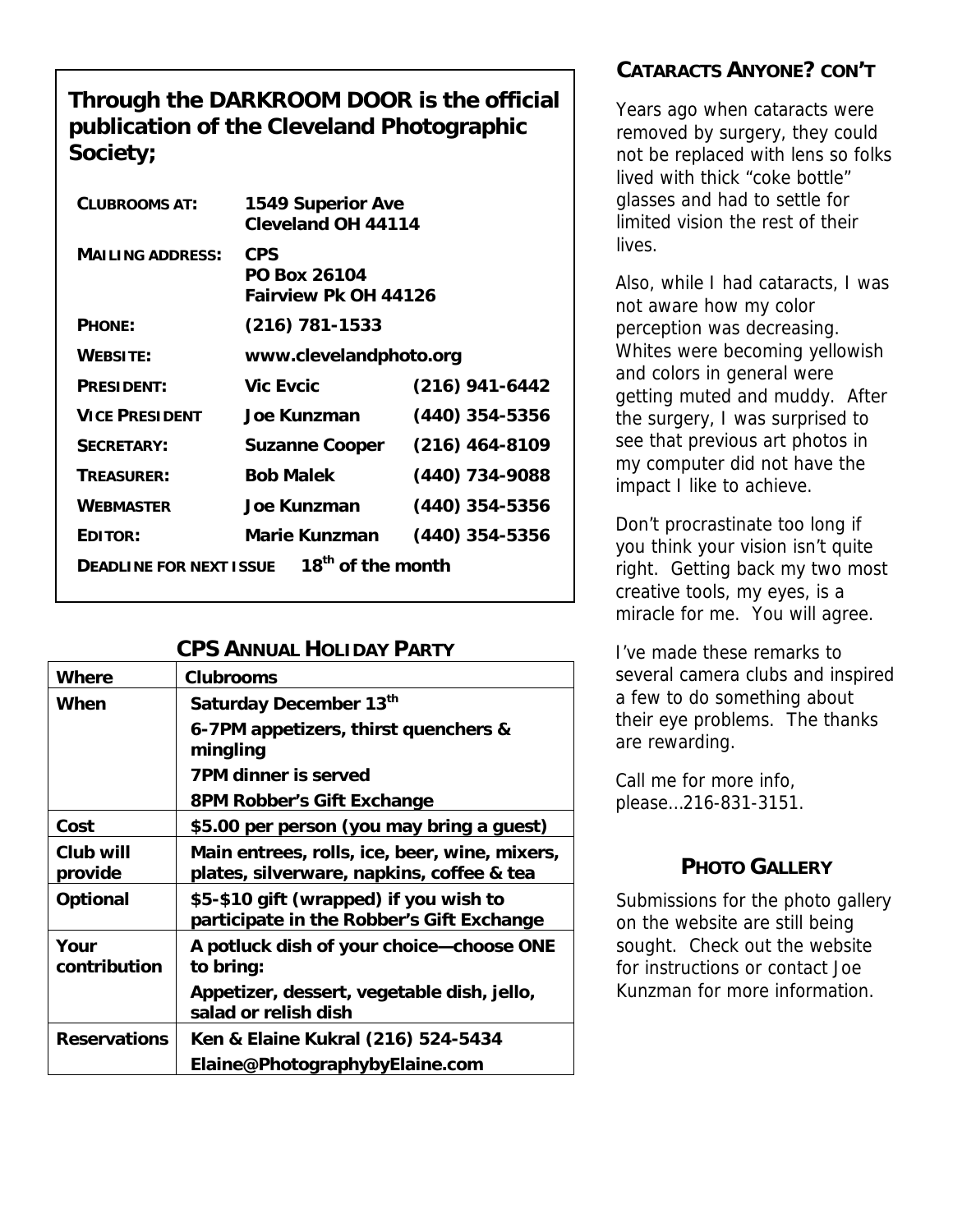# **COMPETITION PHOTO'S**



Jacquelin Rynes by Ed Rynes



Lynn Malek by Bob Malek



Parade the Circle #9 by Ed Rynes

## **NEW DISPLAY WINDOW**

Thanks to Bert Klein & Joe Kunzman, the new display window was installed.

Contributions for display are being sought.